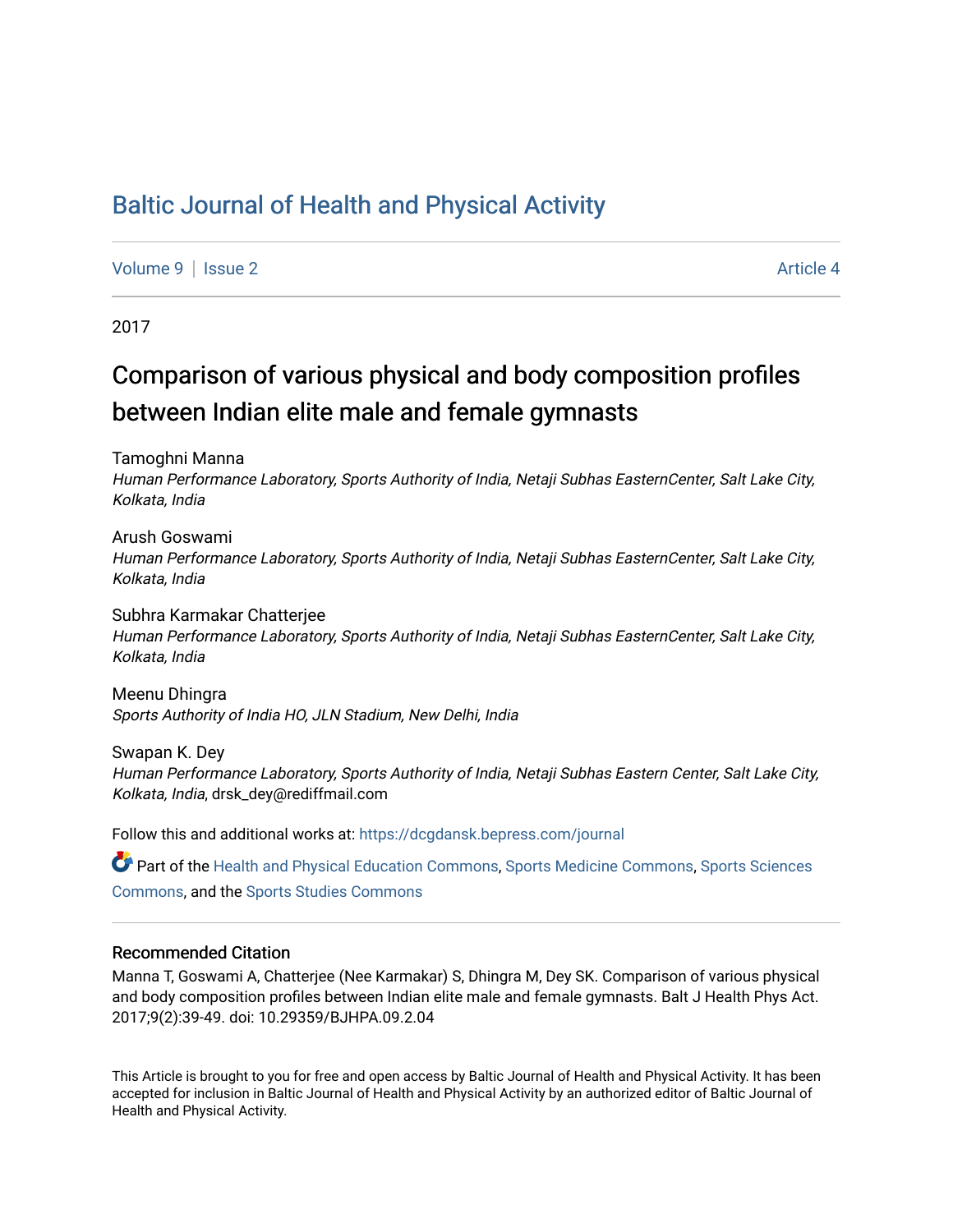## Comparison of various physical and body composition profiles between Indian elite male and female gymnasts

## Cover Page Footnote

The authors express their sincere gratitude to the SAI Eastern Centre, Kolkata for providing facilities and expertise.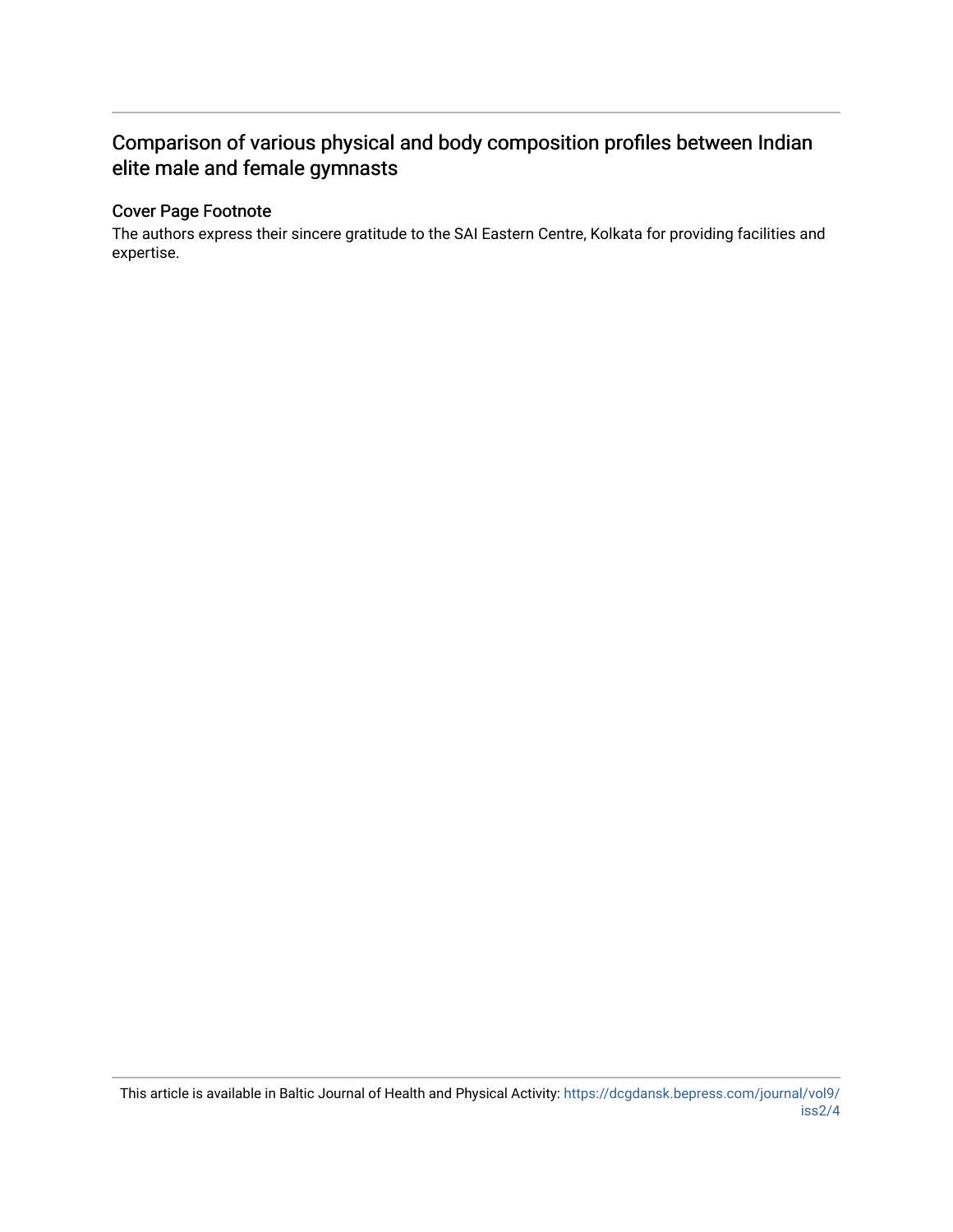**Authors' Contribution:**

- **A** Study Design
- **B** Data Collection
- **C** Statistical Analysis **D** Data Interpretation
- **E** Manuscript Preparation
- **F** Literature Search

**G** Funds Collection

L

# **Comparison of various physical and body composition profiles between Indian elite male and female gymnasts**

#### **Tamoghni Manna1 BCE, Arush Goswami1 BF, Subhra Chatterjee (Nee Karmakar)1 DEF, Meenu Dhingra2 F, Swapan K. Dey1 ACD**

- <sup>1</sup> Human Performance Laboratory, Sports Authority of India, Netaji Subhas Eastern Center, Salt Lake City, Kolkata, India
- 2 Sports Authority of India HO, JLN Stadium, New Delhi, India

| abstract                |                                                                                                                                                                                                                                                                                                                                                                                                                                                                                                                                                                                                                                                                                                         |
|-------------------------|---------------------------------------------------------------------------------------------------------------------------------------------------------------------------------------------------------------------------------------------------------------------------------------------------------------------------------------------------------------------------------------------------------------------------------------------------------------------------------------------------------------------------------------------------------------------------------------------------------------------------------------------------------------------------------------------------------|
| <b>Background</b>       | The present study aimed to compare various physical and body composition profiles of<br>Indian male and female gymnasts and also to compare the above parameters with their<br>international/national peers.                                                                                                                                                                                                                                                                                                                                                                                                                                                                                            |
| <b>Material/Methods</b> | The study was conducted on 15 male (age = $19.2 \pm 3.75$ years) and 16 female Indian<br>gymnasts (age = $16.4 \pm 2.99$ years). Various physical and body composition parameters<br>were measured using standard methods.                                                                                                                                                                                                                                                                                                                                                                                                                                                                              |
| <b>Results</b>          | The female gymnasts were found to have a higher amount of fat mass and volumes of<br>extracellular water than their male and international peers while the males had a higher<br>amount of fat free mass than females but less than their international peers. Also male<br>gymnasts had a higher amount of body cell mass (BCM) and muscle mass (MM) than<br>females and their international peers. The hand grip strengths, trunk flexibility, relative<br>back strength and electrolytes were also found to be greater in male gymnasts. Significant<br>positive correlations were observed in BCM and MM with calcium, potassium, glycogen and<br>mineral content in both male and female gymnasts. |
| <b>Conclusions</b>      | These profiles of gymnasts may be used as a tool for evaluation $\&$ assessment and a future<br>comparison for the improvement in performance.                                                                                                                                                                                                                                                                                                                                                                                                                                                                                                                                                          |
| Key words               | elite gymnasts, Biological Impedance Analyser, body composition, body cell mass, trunk<br>flexibility, back strength & hand grip strength                                                                                                                                                                                                                                                                                                                                                                                                                                                                                                                                                               |
|                         |                                                                                                                                                                                                                                                                                                                                                                                                                                                                                                                                                                                                                                                                                                         |

| article details                                                                                                                                                                                                                                                                                                                                                                                                                                                                                                                                                                                                                                                                                                                                                                                                     |                                                                                                                                                                                                                                                                                                                                                                                      |  |  |  |
|---------------------------------------------------------------------------------------------------------------------------------------------------------------------------------------------------------------------------------------------------------------------------------------------------------------------------------------------------------------------------------------------------------------------------------------------------------------------------------------------------------------------------------------------------------------------------------------------------------------------------------------------------------------------------------------------------------------------------------------------------------------------------------------------------------------------|--------------------------------------------------------------------------------------------------------------------------------------------------------------------------------------------------------------------------------------------------------------------------------------------------------------------------------------------------------------------------------------|--|--|--|
| <b>Article statistics</b>                                                                                                                                                                                                                                                                                                                                                                                                                                                                                                                                                                                                                                                                                                                                                                                           | Word count: 4,688; Tables: 4; Figures: 0; References: 31                                                                                                                                                                                                                                                                                                                             |  |  |  |
|                                                                                                                                                                                                                                                                                                                                                                                                                                                                                                                                                                                                                                                                                                                                                                                                                     | Received: September 2016; Accepted: February 2017; Published: June 2017                                                                                                                                                                                                                                                                                                              |  |  |  |
| <b>Full-text PDF:</b>                                                                                                                                                                                                                                                                                                                                                                                                                                                                                                                                                                                                                                                                                                                                                                                               | http://www.balticsportscience.com                                                                                                                                                                                                                                                                                                                                                    |  |  |  |
| Copyright                                                                                                                                                                                                                                                                                                                                                                                                                                                                                                                                                                                                                                                                                                                                                                                                           | © Gdansk University of Physical Education and Sport, Poland                                                                                                                                                                                                                                                                                                                          |  |  |  |
| AGRO, Celdes, CNKI Scholar (China National Knowledge Infrastructure), CNPIEC, De Gruyter - IBR (International<br>Indexation:<br>Bibliography of Reviews of Scholarly Literature in the Humanities and Social Sciences), De Gruyter - IBZ<br>(International Bibliography of Periodical Literature in the Humanities and Social Sciences), DOAJ, EBSCO - Central<br>& Eastern European Academic Source, EBSCO - SPORTDiscus, EBSCO Discovery Service, Google Scholar, Index<br>Copernicus, J-Gate, Naviga (Softweco, Primo Central (ExLibris), ProQuest - Family Health, ProQuest - Health &<br>Medical Complete, ProQuest - Illustrata: Health Sciences, ProQuest - Nursing & Allied Health Source, Summon<br>(Serials Solutions/ProQuest, TDOne (TDNet), Ulrich's Periodicals Directory/ulrichsweb, WorldCat (OCLC) |                                                                                                                                                                                                                                                                                                                                                                                      |  |  |  |
| <b>Funding:</b>                                                                                                                                                                                                                                                                                                                                                                                                                                                                                                                                                                                                                                                                                                                                                                                                     | This research received no specific grant from any funding agency in the public, commercial, or not-for-profit<br>sectors.                                                                                                                                                                                                                                                            |  |  |  |
| <b>Conflict of interest:</b>                                                                                                                                                                                                                                                                                                                                                                                                                                                                                                                                                                                                                                                                                                                                                                                        | Authors have declared that no competing interest exists.                                                                                                                                                                                                                                                                                                                             |  |  |  |
| <b>Corresponding author:</b>                                                                                                                                                                                                                                                                                                                                                                                                                                                                                                                                                                                                                                                                                                                                                                                        | Dr. S. K. Dey, Senior Scientific Officer, Sports Authority of India, N. S. Eastern Center, Salt Lake City, Kolkata-<br>700106; e-mail: drsk dey@rediffmail.com                                                                                                                                                                                                                       |  |  |  |
| <b>Open Access License:</b>                                                                                                                                                                                                                                                                                                                                                                                                                                                                                                                                                                                                                                                                                                                                                                                         | This is an open access article distributed under the terms of the Creative Commons Attribution-Non-commercial<br>4.0 International (http://creativecommons.org/licenses/by-nc/4.0/), which permits use, distribution, and<br>reproduction in any medium, provided the original work is properly cited, the use is non-commercial and is<br>otherwise in compliance with the license. |  |  |  |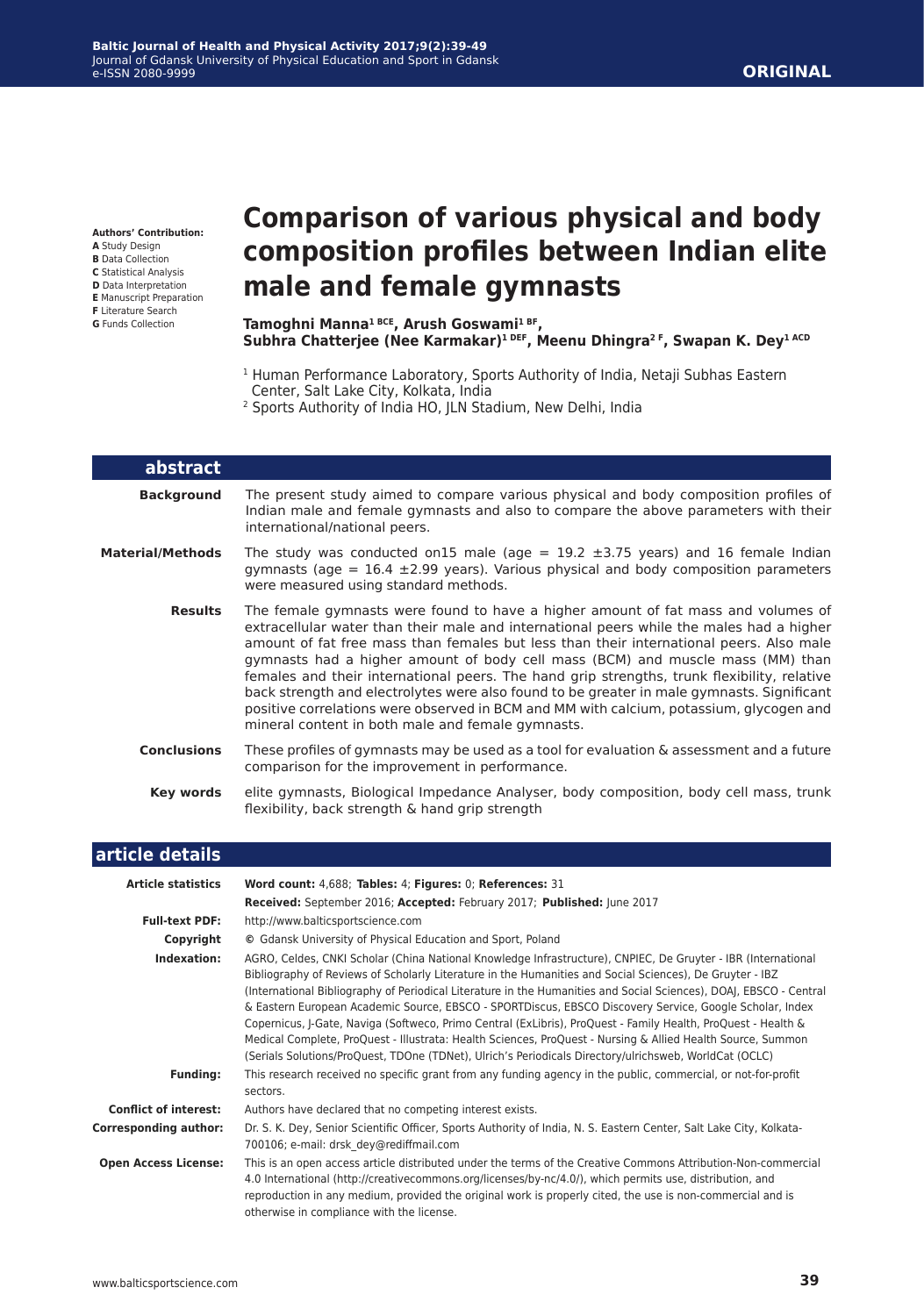## **introduction**

Gymnastics is accepted as one of the fundamentals to attain complete physical fitness, as that concept has evolved into a broader notion of physical education. This is an anaerobic sport, and gymnasts tend to have an average level of aerobic capacity. However, they are among the strongest and the most flexible of all athletes. Cross-sectional studies indicated that college and former college (artistic) gymnasts have shown higher bone mineral density (BMD) than both non athletic controls and other athletes, such as swimmers and runners [1, 2, 3]. By and large gymnasts have a lower body mass index (BMI) and skin fold thickness. Gymnasts also have lower body fat content as compared to other sports. However, their fat-free mass (FFM) and body-cellular mass are found to be normal as reported by several researchers [3].

Gymnasts tend to be relatively short, slim, muscular individuals, with significant fast twitch fibres present in their musculoskeletal structure. Fast twitch fibres, those that respond the fastest to nerve impulses flowing from the brain, are essential to promote the speedy reaction times and powerful movements required in every gymnastic movement. Examples of fast twitch muscle activity are prominent in the run-up to the commencement of a series of floor exercises, and the approach to the vault, both of which are executed at a sprint. This is an acyclic sport, as the same movements are not repeated. Strength coupled with flexibility is the most important overall physical requirement in gymnastics [4].

Physical attributes necessary for competition success in female gymnasts have significantly changed over the past thirty years. The progressive increase in the difficulty of skills since the 1950s and 60s has increased the physical demands and the acrobatic nature of the sport. Today's elite female gymnasts are small, lean (low percent body fat), and well-muscled which results in a high power-to-weight ratio. Elite females peak before puberty and are ready for international competition at the minimum age requirement. Male gymnasts have also changed over the years and are now smaller than the gymnasts of the 1950s. Male gymnasts are lean and heavily-muscled, yet possess adequate flexibility and agility to perform the required skills at elite international competitions. Male gymnasts are ready for elite competition in their twenties when their muscle mass peaks [5]. Flexibility, which promotes the optimal range of motion in the athlete's joints, is essential to both producing the most efficient movement and to protecting the athlete from the rigors of the sport, particularly the repetitive nature of both training and competition. Some of the recent findings by Marina and Rodriguez [6] suggest that gymnastics training contributes to the development of BMD in girls undergoing bone modelling. It is further reported that body composition including speed and flexibility are prime components of success in gymnastics. As per literature very few studies have been conducted on Indian gymnasts particularly on the body composition.

Considering the above views, it was assumed that no comparative study on body composition parameters had been performed between the male and female gymnasts, at least in the Indian context. So, the aims of the present study were (i) to compare various physical and body composition profiles of elite male and female Indian gymnasts and (ii) to compare their profiles in respect to their national/international peers.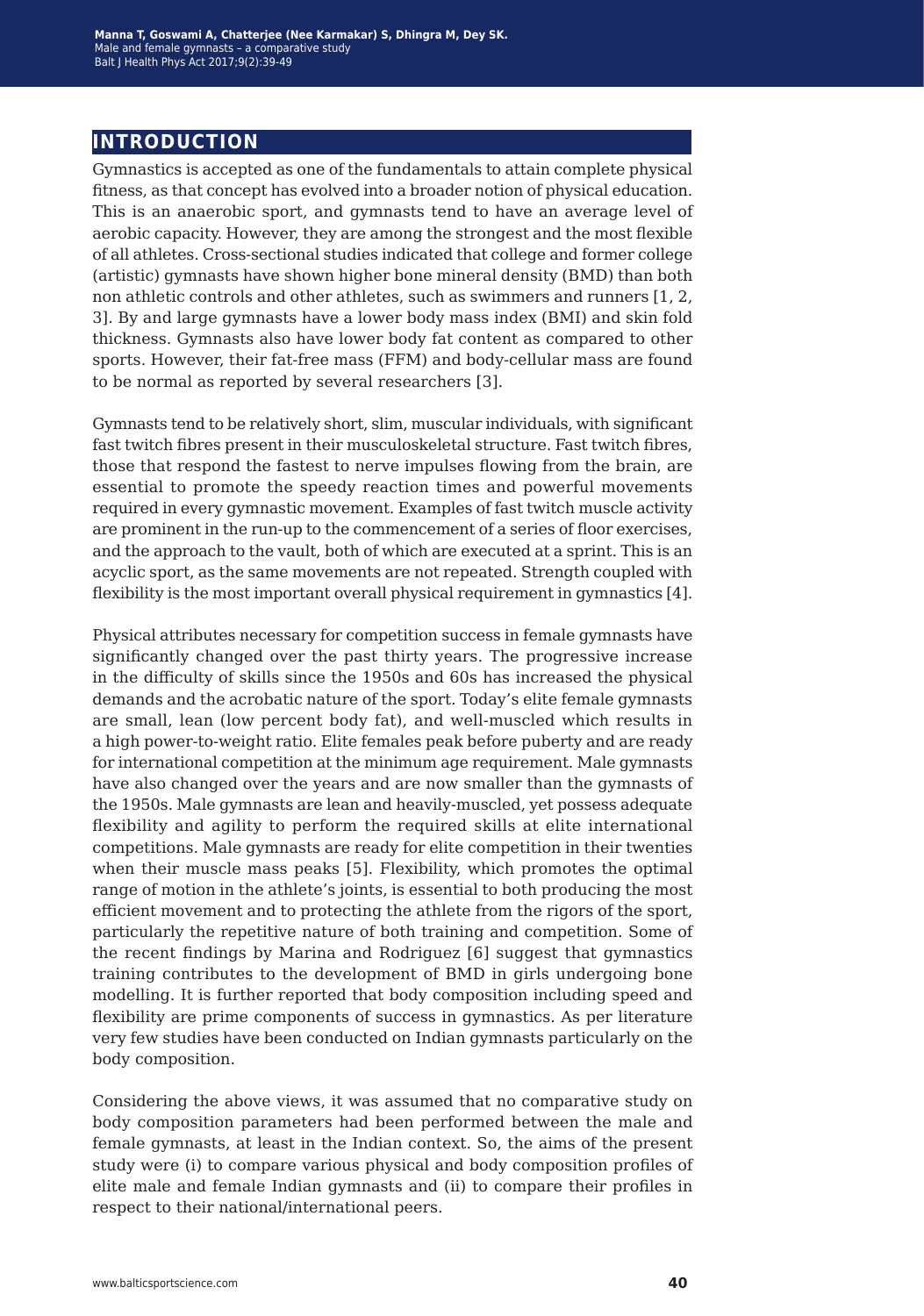## **materials and methods**

#### **selection of the subjects**

The present study was conducted on 15 male ( $n = 15$ , age = 19.2  $\pm 3.75$ ) years) and 16 female gymnasts ( $n = 16$ , age = 16.4  $\pm$ 2.99 years), respectively. All the gymnasts belonged to the Center of Excellence (COE) and the SAI Training Center (STC) Schemes of Sports Authority of India (SAI), Kolkata. The gymnasts were at least of the state level performer with a minimum of 4–5 years of formal training history. They were evaluated for various physical and body composition variables at the Human Performance Laboratory of Sports Authority of India, Kolkata. They had almost the same socio-economic status with similar dietary habits and of similar training at same geographical and climatic conditions. Hence, these subjects were considered as homogenous.

Prior to initial testing, a complete explanation of the purposes, procedures, potential risks and benefits of the tests were given to the gymnasts. Clinical examinations of the participants were performed by SAI physicians who were specialized in Sports Medicine before the commencement of the various anthropometric and physiological tests [7].

#### **training regimen**

The formulation and implementation of a systematic training program was made by qualified coaches with the guidance of a scientific expert from the Sport Science Department, SAI, Kolkata. The training regimen for both male and female gymnasts of the present study was held on average 4 to 5 hours every day except Sundays, which makes about 30 hours in a week. There were two sessions a day, i.e. the morning session and the evening session, both of which comprised physical training for one hour and skill training for about two hours. The physical training schedule included different strength and muscular endurance training programs along with flexibility exercises. A warm-up and cool-down session before and after the main practice were also included in the program. Beside the technical and tactical training, the athletes were also provided with a psychological or mental training session.

#### **measurements**

The physical characteristics of the groups including height (cm) & weight (kg) were measured by an anthropometric rod and digital scales, respectively, following a standard procedure [8]. The decimal age of all the subjects was calculated from their date of birth recorded from the original birth certificate, produced by them at the time of testing. The Body Mass Index (BMI) was calculated from body height and weight [9].

Back strength and hand grip strength (both right and left hand) were measured by a back and grip dynamometer (Senoh, Japan) following a standard procedure adopted from Johnson and Nelson [10]. The hip and back flexion as well as extension of the hamstring muscles was evaluated by a modified Sit-and-Reach Test using a 'Flexometer' (Lafayette Instrumental Co., USA) following a standard procedure [10].

#### **multi-frequency bioelectrical impedance analysis (bia)**

Body composition including fat mass (FM), fat free mass (FFM), total body water (TBW), extracellular water (ECW), intra cellular water (ICW), the ratio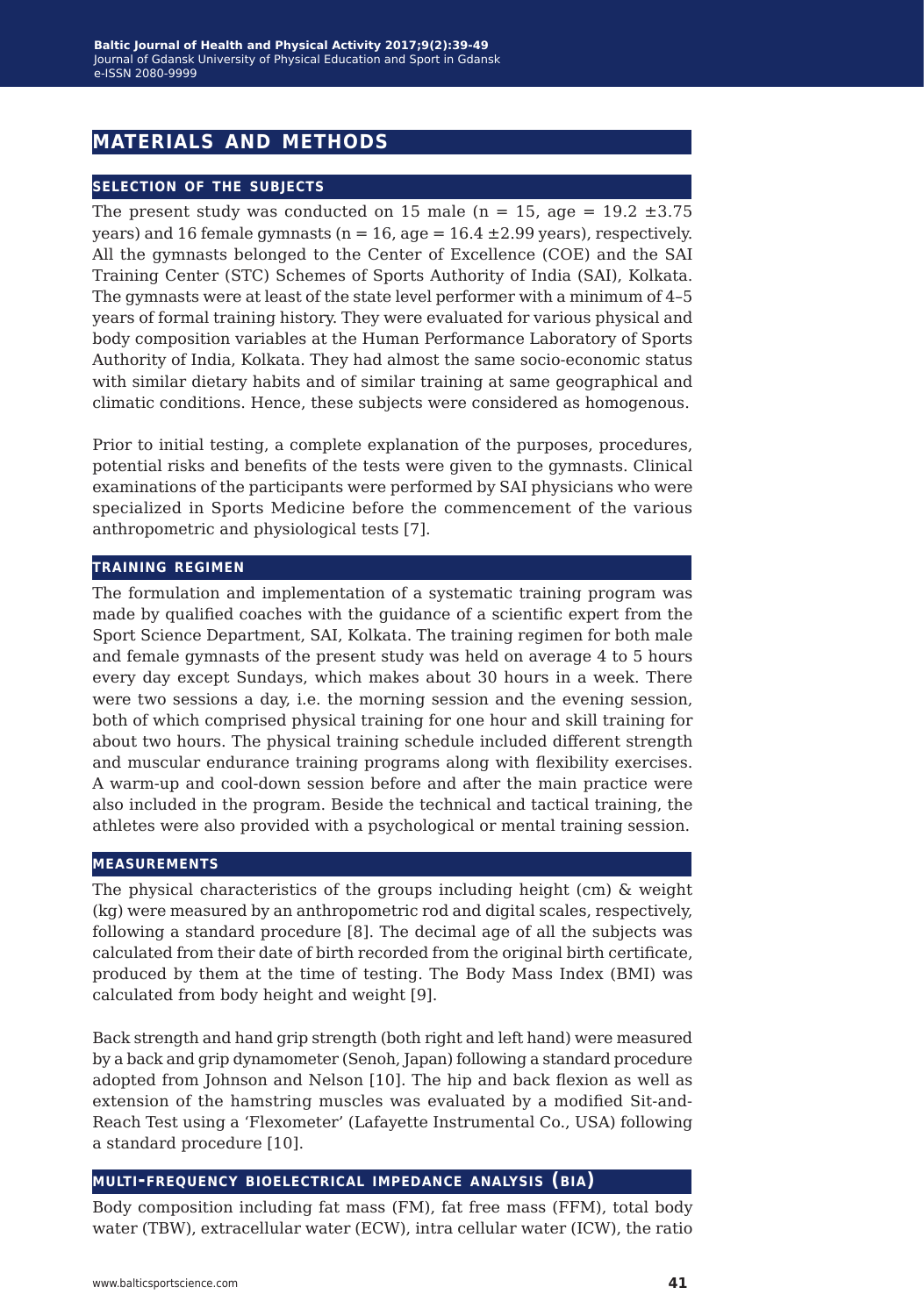between extra and intra cellular water (ECW: ICW), body cell mass (BCM), muscle mass (MM), total body potassium (TBK), total body calcium (TBCa), glycogen and mineral were measured using Bioelectrical Impedance Analysis (BIA) (MaltronBioscan 920-2, Made in UK).Total body electrical impedance to an alternate current (0.2 mA) with four different frequencies (5, 50, 100 and 200 KHz) was measured using a multi-frequency analyser. Measurements were taken following a standard testing manual of Maltron International. A subject was in a supine position taking rest for 5 minutes on a non-conducting surface, with the arms slightly abducted from the trunk and the legs slightly apart. Before placing the surface electrodes, the sites were cleaned using isopropyl alcohol ensuring adherence and to limit the possible errors. Surface electrodes were placed on the right side of the body on the dorsal surface of the hands and feet. In the case of hands, electrodes were placed proximal to the metacarpal-phalangeal and medially between the distal prominences of the radius and ulna. In the case of feet, electrodes were placed proximal to the metatarsal-phalangeal joints, respectively, and also medially between the medial and lateral malleoli at the ankle. Before testing, the analyser was calibrated according to the manufacturer's instructions. Before taking the measurement, athletes were instructed, in consistence with Heyward and Stolarczyk [11], to follow the guidelines: 1) no heavy exercise 12h before the test; 2) no large meals 4h before the test; and 3) consumption of liquids limited to 1% of body weight, or, two 8-oz glasses of water, 2h before the test. All the tests were conducted at a room temperature varying from 23 to 25 degree centigrade with relative humidity varying between 50–60%.

#### **statistical analysis**

Data were analysed using the Statistical Program for the Social Sciences (SPSS) version 16.0 for Windows (SPSS Inc., Chicago, Il, USA). Differences between groups for all variables according to their gender were calculated using a one-way analysis of variance (ANOVA) and a matrix of correlation coefficient. All values were expressed as means  $\pm$  standard deviation (SD). A confidence level at p < 0.05 was considered as significant.

## **results**

Table 1 presents the mean, standard deviation and the level of significance of various physical and body composition profiles of both male and female Indian gymnasts. Male gymnasts were found to be significantly taller and heavier  $(p < 0.001)$  than their female peers. Fat mass was found to be significantly  $(p < 0.001)$  higher in females in comparison to males. Males possessed a significantly higher amount of fat free mass ( $p < 0.001$ ), body cell mass  $(p < 0.001)$ , muscle mass  $(p < 0.001)$ , and the left hand grip strength  $(p < 0.01)$  than their female peers. However, no such significant differences were noted for BMI, relative back strength and trunk flexibility of both male and female gymnasts in the present study.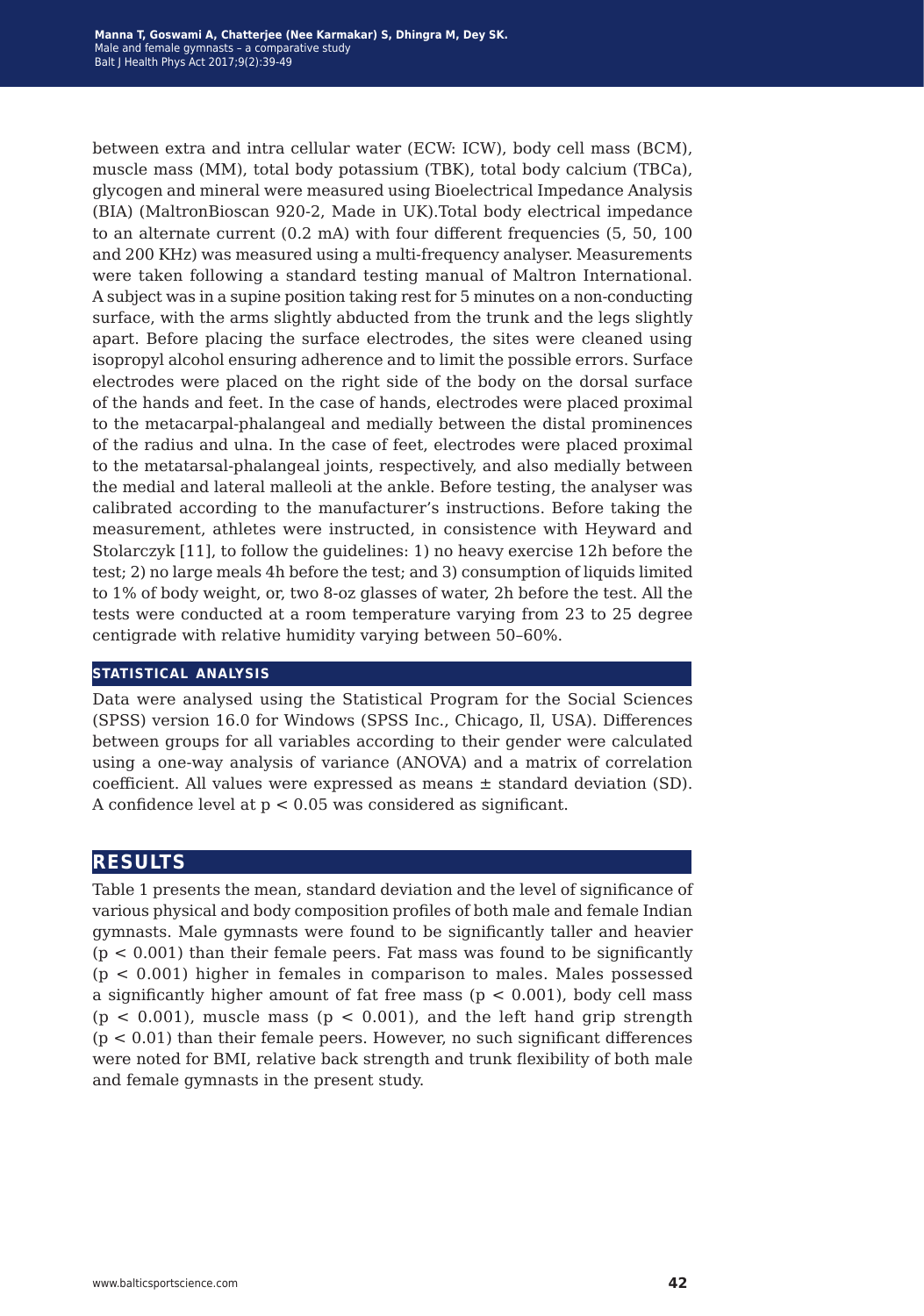Table 1. Comparison and the level of significance of various physical and body composition profiles of elite Indian male and female gymnasts

| Parameters                           | Male<br>$(n = 15)$ | Female<br>$(n = 16)$ | F value and the level of<br>significance |
|--------------------------------------|--------------------|----------------------|------------------------------------------|
| Age (yrs)                            | $19.2 \pm 3.75$    | $16.4 \pm 2.99$      | 1.730 <sup>NS</sup>                      |
| Height (m)                           | $1.61 \pm 0.68$    | $1.49 \pm 0.62$      | 28.441**                                 |
| Weight (kg)                          | $54.6 \pm 7.44$    | $44.0 \pm 4.67$      | 22.549**                                 |
| BMI $(kq/m2)$                        | $20.9 \pm 1.73$    | $19.8 \pm 1.32$      | 4.031 <sup>NS</sup>                      |
| Fat mass (kg)                        | $6.4 \pm 1.76$     | $8.6 \pm 2.86$       | 26.842**                                 |
| Fat free mass (kg)                   | $48.4 \pm 6.92$    | $35.4 \pm 4.46$      | 33.818**                                 |
| Body cell mass (kg)                  | $26.2 \pm 3.48$    | $18.8 \pm 1.73$      | 58.166**                                 |
| Muscle mass (kg)                     | $23.7 + 3.50$      | $15.2 \pm 1.86$      | 72.586**                                 |
| Hand grip strength (R)(kg)           | $37.6 \pm 6.36$    | $25.5 \pm 4.53$      | 2.735 <sup>NS</sup>                      |
| Hand grip strength (L)(kg)           | $36.2 \pm 6.53$    | $24.4 \pm 4.33$      | 11.391*                                  |
| Relative back strength (/kg body wt) | $2.3 \pm 0.24$     | $1.9 \pm 0.30$       | 1.943 <sup>NS</sup>                      |
| Trunk flexibility (cm)               | $44.4 \pm 4.48$    | $44.2 \pm 3.05$      | 0.132 N                                  |

Values (mean  $\pm$ sd),  $*= p < 0.01$ ,  $** = P < 0.001$ , NS = not significant

Table 2 presents the mean, standard deviation and the level of significance of water and mineral content of both male and female gymnasts. Although the total body water content was found to be significantly ( $p < 0.001$ ) higher in males in comparison to the female gymnasts, no significant differences were observed in extracellular water, intracellular water content and ECW/ICW between the groups. On the other hand, male gymnasts were found to have significantly higher total body potassium, calcium, glycogen ( $p < 0.001$ ) and mineral content ( $p < 0.05$ ) as compared to the female gymnasts.

Table 2. Comparison and the level of significance of water and mineral content of elite Indian male and female gymnasts

| Parameters                | Male<br>$(n = 15)$ | Female<br>$(n = 16)$ | F value and the level of<br>significance |
|---------------------------|--------------------|----------------------|------------------------------------------|
| Total body water (It)     | $35.3 + 5.12$      | $25.4 \pm 2.56$      | 47.368**                                 |
| Extracellular water (%)   | $39.8 \pm 3.48$    | $41.9 \pm 6.88$      | 1.196 <sup>NS</sup>                      |
| Intracellular water (%)   | $60.2 \pm 3.48$    | $58.9 + 7.32$        | $0.381$ NS                               |
| ECW/ICW                   | $0.7 \pm 0.09$     | $0.7 \pm 0.20$       | 0.918 N                                  |
| Total body potassium (gm) | $125.2 \pm 16.79$  | $83.1 + 7.38$        | 83.373**                                 |
| Total body calcium (gm)   | $976.5 \pm 152.04$ | $670.7 + 91.43$      | 46.772**                                 |
| Glycogen (gm)             | $439.3 \pm 63.09$  | $322.2 \pm 40.84$    | 38.113**                                 |
| Mineral (kg)              | $3.4 \pm 0.57$     | $2.9 \pm 0.60$       | 4.995*                                   |

Values (mean  $\pm$ sd),  $* = p < 0.01$ ,  $** = P < 0.001$ , NS = not significant

Table 3 demonstrates correlation coefficients between different physical parameters and total water and mineral content in both male and female gymnasts separately. The table reveals that in the case of male gymnasts, BCM was found to be positively and significantly correlated with TBK, TBCa, glycogen, minerals (p < 0.01), and MM was found to be positively and significantly correlated with TBK, TBCa, glycogen, minerals  $(p < 0.01)$ . In female gymnasts, FFM was found to be positively and significantly correlated with TBW  $(p < 0.05)$ , glycogen  $(p < 0.05)$  and minerals  $(p < 0.01)$ . Also, BCM was found to be positively and significantly correlated with TBK, TBCa, glycogen, minerals  $(p < 0.01)$  and MM was positively and significantly correlated with TBK (p < 0.01), TBCa (p < 0.01), glycogen (p < 0.05) and minerals (p < 0.01).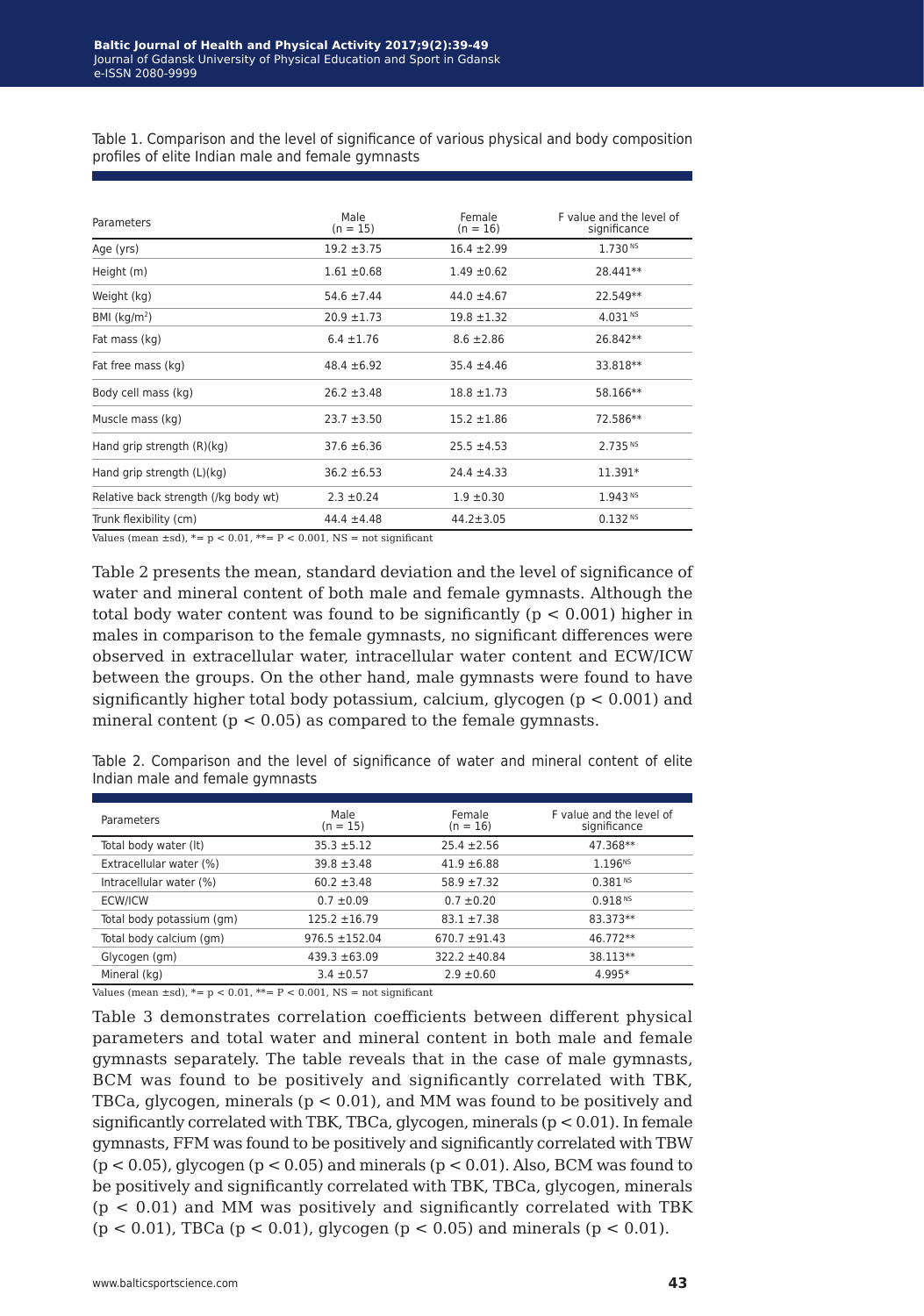|               | Total body water<br>(lt) | Total body potas-<br>sium (gm) | Total body<br>calcium (gm) | Glycogen<br>(gm) | Mineral (kg) |
|---------------|--------------------------|--------------------------------|----------------------------|------------------|--------------|
| Fat free mass | M 0.37                   | M 0.27                         | M 0.16                     | M 0.33           | M 0.17       |
| (kq)          | $F 0.52*$                | F 0.40                         | F 0.41                     | $F 0.61*$        | $F 0.69***$  |
| Fat mass (kg) | M-0.36                   | $M - 0.26$                     | $M - 0.14$                 | M-0.32           | $M - 0.16$   |
|               | $F - 0.15$               | F 0.01                         | $F$ 0.13                   | $F - 0.26$       | $F - 0.36$   |
| Body cell     | M 0.38                   | $M 0.1**$                      | $M$ 0.96 $**$              | $M 0.1**$        | M 0.84**     |
| mass (kg)     | F 0.34                   | $F 0.99**$                     | $F 0.88***$                | $F 0.91**$       | $F 0.81**$   |
| Muscle mass   | M 0.31                   | M 0.99**                       | $M$ 0.96 $**$              | M 0.99**         | M 0.89**     |
| (kg)          | F 0.40                   | $F 0.96**$                     | $F 0.92**$                 | $F 0.97*$        | $F 0.92**$   |

Table 3. Pearson correlations of different physical parameters and water and mineral content of elite Indian male (M;  $n = 15$ ) and female (F;  $n = 16$ ) gymnasts

\*Correlation is significant at the 0.05 level;\*\*Correlation is significant at the 0.01 level

Table 4 presents the comparison of different physical characteristics of elite Indian male and female gymnasts participating in the present study with their national and international peers. The mean age of male gymnasts in the present study was higher than of their national and international peers, and in the case of females, their age group was slightly younger than one group and higher than international peers. The mean values of height, weight, BMI, fat mass, fat free mass, body cell mass, muscle mass and glycogen content were found to be higher in male gymnasts as compared to their national peers. However, mean values for BMI, fat free mass, both right and left handgrip strength and trunk flexibility were found to be lower in male gymnasts of the present study as compared to their international peers. In the case of female gymnasts, the mean values of height and weight were well comparable with their international peers. The mean values of fat mass was found to be higher, and that of fat free mass and both right and left handgrip strength to be lower in female gymnasts (present study) in comparison to their respective international peers.

| Male                     |                   |                                                        | Female                                                    |                   |                                                      |                                                                |
|--------------------------|-------------------|--------------------------------------------------------|-----------------------------------------------------------|-------------------|------------------------------------------------------|----------------------------------------------------------------|
| Parameters               | Present study     | National/<br>International<br>counterpart              | Authors                                                   | Present study     | National/<br>International<br>counterpart            | Authors                                                        |
| Age (yr)                 | $19.2 \pm 3.75$   | $15.3 + 2.92$<br>$17.7 + 1.55$<br>$15.2 \pm 3.4$       | Dey et al. [12]<br>Dallas et al. [13]<br>Arazi et al. [4] | $16.4 \pm 2.99$   | $16.9 \pm 3.62$<br>$13.4 \pm 1.62$                   | Dallas et al. [13].<br>Douda et al. [14]                       |
| Height (m)               | $1.61 \pm 6.44$   | $1.53 + 9.97$<br>$1.61 + 6.96$<br>$1.62 \pm 5.9$       | Dey et al. [12]<br>Dallas et al.[13]<br>Arazi et al [4]   | $1.49 \pm 6.17$   | $1.50 \pm 7.06$<br>$1.52 \pm 8.38$<br>$1.65 \pm 2.0$ | Dallas et al. [13], Douda<br>et al. [14], Helge et<br>al. [15] |
| Weight (kg)              | $54.6 \pm 7.44$   | $43.0 \pm 10.01$<br>$58.1 \pm 8.21$<br>$51.35 \pm 5.2$ | Dey et al.[12] Dallas<br>et al. [13]<br>Arazi et al [4]   | $44.0 \pm 4.67$   | $46.1 + 9.26$<br>$37.1 \pm 5.74$<br>$53.7 \pm 6.0$   | Dallas et al. [13],<br>Douda et al.[14]<br>Helge et al. [15]   |
| <b>BMI</b><br>$(kq/m^2)$ | $20.9 \pm 1.73$   | $18.0 \pm 2.25$<br>$26.4 \pm 5.1$                      | Dey et al. [12],<br>Massy-Westropp [16]                   | $19.8 \pm 1.32$   | $25.1 \pm 5.8$<br>$19.7 \pm 1.9$                     | Massy-Westropp [16]<br>Helge et al. [15]                       |
| $FM$ ( $kq$ )            | $6.4 \pm 1.76$    | $4.8 \pm 1.21$<br>$7.4 \pm 1.57$                       | Dey et al. [12]<br>Joao et al. [17]                       | $8.6 \pm 2.86$    | $7.5 \pm 2.73$                                       | Joao et al. [17]                                               |
| FFM (kg)                 | $48.4 \pm 6.92$   | $38.1 + 9.51$<br>$57.7 \pm 5.78$                       | Dey et al. [12],<br>loao et al. [17]                      | $35.4 \pm 4.46$   | $38.1 + 5.77$<br>$43.9 \pm 3.8$                      | Joao et al. [17] Helge et<br>al. [15]                          |
| BCM (kg)                 | $26.2 \pm 3.48$   | $20.4 \pm 5.17$                                        | Dey et al. [12]                                           | $18.8 \pm 1.73$   | $\sim$                                               |                                                                |
| MM (kg)                  | $23.7 + 3.50$     | $21.1 \pm 1.37$                                        | Dey et al. [12]                                           | $15.2 \pm 1.86$   | $\sim$                                               |                                                                |
| RHS (kg)                 | $37.6 \pm 6.3$    | $47 + 9.5$                                             | Massy-Westropp [16]                                       | $25.3 \pm 4.53$   | $30 + 7$                                             | Massy-Westropp [16]                                            |
| LHS (kg)                 | $36.2 \pm 6.53$   | $45 \pm 8.8$                                           | Massy-Westropp,[16]                                       | $24.4 \pm 4.33$   | $28 \pm 6.1$                                         | Massy-Westropp [16]                                            |
| $TF$ (cm)                | $44.4 \pm 4.48$   | $45.7 \pm 5.6$                                         | Arazi et al. [4]                                          | $44.2 \pm 3.05$   |                                                      |                                                                |
| GLY. (gm)                | $439.3 \pm 63.09$ | 388.0 ± 29.52                                          | Dey et al. [12]                                           | $322.2 \pm 40.84$ | $\sim$                                               |                                                                |

Table 4. Comparison of physical characteristics of elite Indian male and female gymnasts with their national/ international peers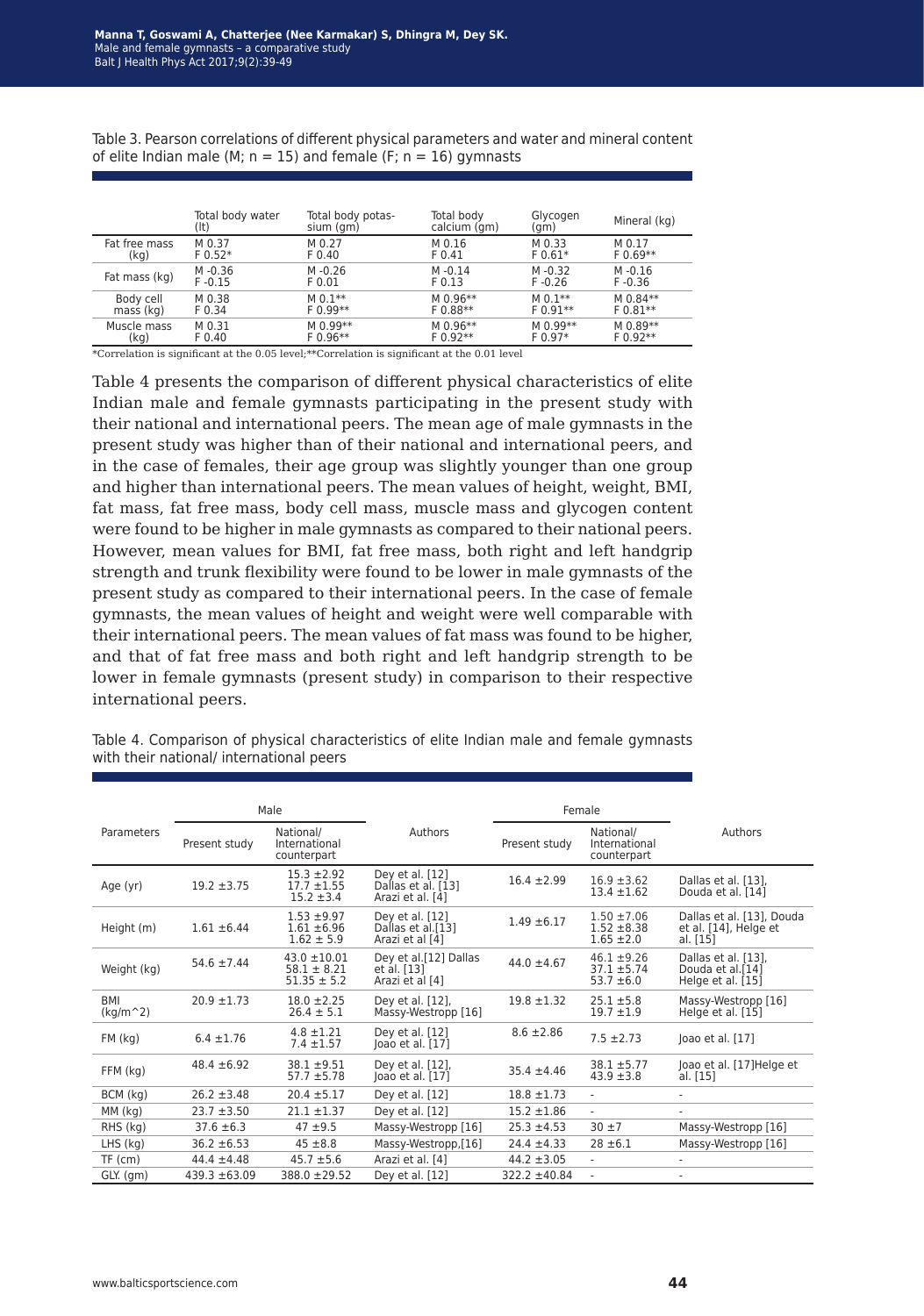## **discussion**

The shape, size and form of an individual play a significant role in an athlete's performance. Selected anthropometric characteristics, aerobic power, flexibility and explosive strength are important determinants of successful performance. Many sports are clearly prefer athletes who are tall and/or big in size. Gymnastics is often unique in that it provides competitive opportunities for the smallest and lightest athletes. Small stature is actually beneficial for gymnasts in performing better and avoiding injury. In gymnastics, body weight is carried; therefore, greater mass cannot be an advantage [4]. In the present study it was found that the height and weight of males are higher than females. Female gymnasts are actually shorter [18]. It has been reported that elite level or heavily involved female gymnasts may experience inadequate growth during their period of training and competition followed by catch-up growth during reduced training schedules or the months following retirement [19]. This may occur due to epiphysial closure induced by training. Our findings are also consistent with the findings of Dallas et al. [13] (Table 4). They have also reported that body weight of female gymnasts was lower than of their male peers (Table 4). It was also reported that gymnastic performance tended to decrease as stature increased [20]. Specifically, taller gymnasts struggled more with rotational movements, such as front and back rotations. Being shorter gives gymnasts an advantage in balance because the centre of gravity is placed lower. The lower the centre of gravity is to the base of support, the better the balance will be executed. The base of support is the body parts and apparatus supporting the gymnast's weight. A gymnast's strength-to-weight ratio also plays a critical role in his or her ability to perform feats of strength. So the above reason is also true for the gymnasts of the present study. The body mass index of an athlete is directly related to his/her bodyweight. In our present study, the difference in BMI was insignificant between the two groups, i.e. male and female gymnasts (Table 1). However, a higher value of BMI is a disadvantage for gymnastics movements.

Gymnasts demonstrate their strength by being able to move their bodies through a myriad of positions. Their strength is high when expressed relative to their body weight. Strength is one of the major redeeming characteristics of gymnastics. Improvement in strength has an influence on speed and power, and also provides the basis for strength endurance. Gymnasts tend to develop upper body strength more than in many other sports [4]. In the present study hand grip strength (left hand) in male gymnasts was found to be significantly higher  $(P < 0.01)$  than in the female ones, which corroborates with Massy-Westroppe's findings [16]. On the other hand, trunk flexibility was found to be insignificant when compared with the two groups. Our findings, although seem to yield a lower result, are consistent with the findings regarding international peers in both sexes. Most gymnastic coaches would agree that flexibility is an essential aspect of gymnastics training and performance. Flexibility is frequently included in talent identification and screening measures for gymnasts. Gymnastics emphasizes flexibility due to the need for gymnasts to adopt certain specific positions in order to perform skills. The flexibility demands of gymnastics are the most significant and unique aspects of gymnastics that serve to separate gymnastics from most other sports [4]. There is scientific evidence that the incidence of injury decreases when gymnasts include flexibility training in their routines due to the enhanced ability to move unimpeded through a wider ROM. The only exception to this would be when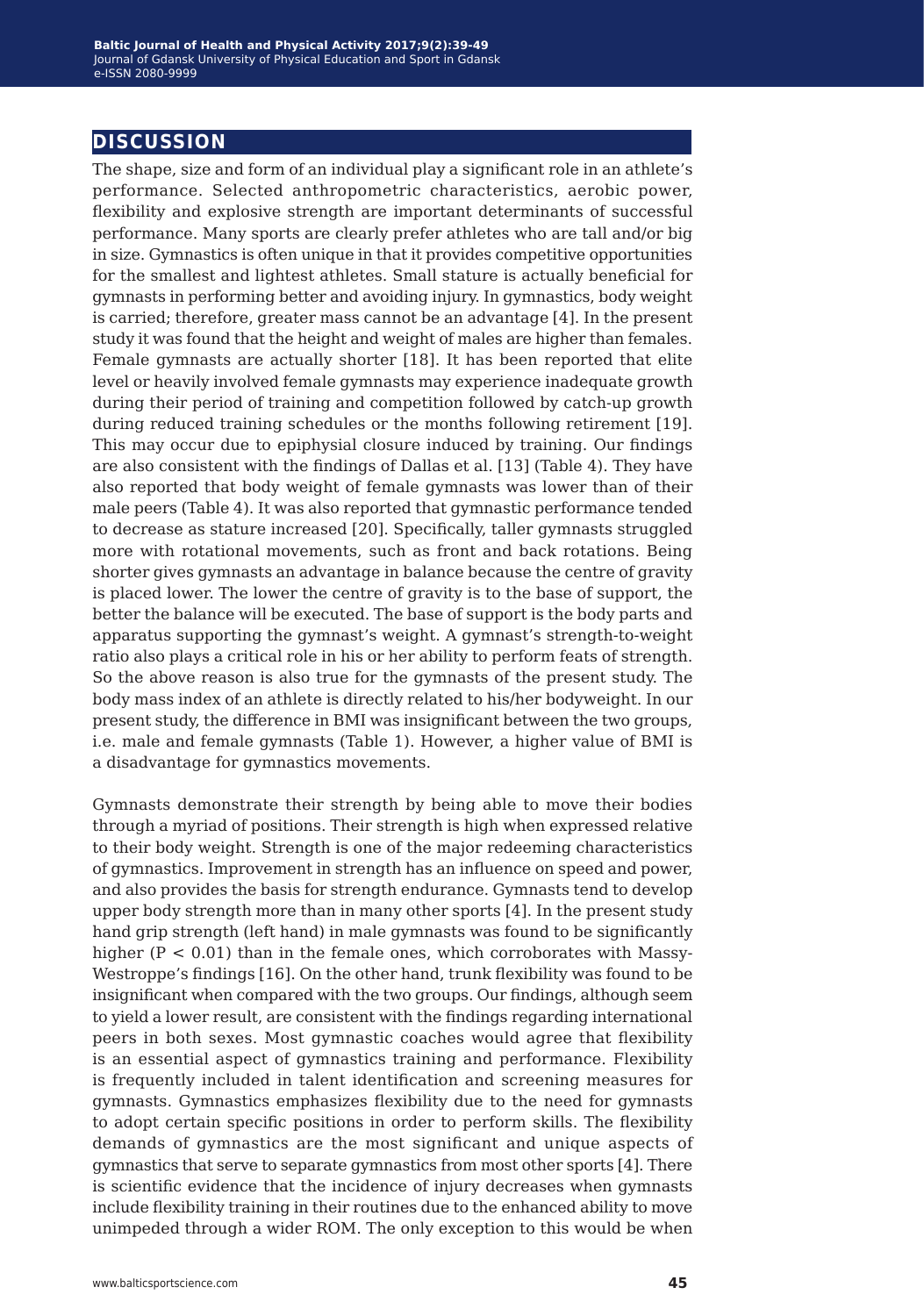there is an excessive or unstable ROM, which may increase the likelihood of injury [21]. It may be stated from the present study that better strength and flexibility in male gymnasts is advantageous and enables them to perform better than the female gymnasts. So, it may be further suggested that more emphasis should to be given to improve the strength and flexibility in female as well.

Regular gymnastic training leads to a reduction in body fat percentage and an increase in muscle mass [4]. Body fat percentage was found to be higher in female gymnasts in comparison to their male peers in the present study as well as to their male and female international peers [17]. This general acceleration in body fat accumulation, particularly sex-specific fat, is mostly attributed to changes in female hormone levels. After adolescence, the accumulation of sexspecific fat more or less stops, or decreases dramatically in healthy-weight women, and there is usually no further increase in the number of fat cells. Fat cells in males also do not tend to multiply after adolescence. Typical values for elite athletes are 6% to 12% for men and 12% to 20% for women [22]. On the other hand, lean body mass is slightly higher in males. Mercier et al. [23] have also reported that a lower proportion of fat mass and more muscle mass are preferred, while a high proportion of FFM relates to a high volume of TBW and its ICW component.

Hydration is one of the most important nutritional concerns for an athlete. Approximately 60 percent of body weight is water. Research has shown that losing as little as 2% of total body weight can negatively affect athletic performance. For example, if a 150-pound athlete loses 3 pounds during a workout or competition, their ability to perform at peak performance due to dehydration is reduced. Proper fluid replenishment is the key for preventing dehydration and reducing the risk of heat injury in athletes engaged in training and competition. In a study conducted by Matias et al. [24], the ICW compartment is determined as the difference between the TBW and ECW compartments. As per literature the relationship between hydration and cognitive or exercise performance, intracellular water should be an indicator of choice, as functional impairment should be more related to cell volume than to the cell environment [25]. It has recently been shown that reductions in the ICW compartment decrease strength and power in elite judo athletes and leg strength and jumping height over a season in basketball, handball and volleyball players. These findings further support the important role of effective monitoring of the water distribution volumes (TBW, ECW, and ICW) in physical performance. The content of total body water, body cell mass and muscle mass was significantly higher in males in the present study, which also provides distribution of body water spaces in both male and female gymnasts, which has been found to be influenced by gender, body composition and age. The possible explanation of the above facts might be due to the gender difference in body fluid spaces occurring from the teenage years onwards due to their differing fat levels, muscle mass is replaced with fat [25]. Since women contain a greater amount of fat mass than men, their water reserve is lower as compared to men. An association of gender with the body fluid level has been well demonstrated by Ritz et al. [25] and Aloia et al. [26], whose research corroborates with the findings of the present study, and there might be the same reasons for such a difference.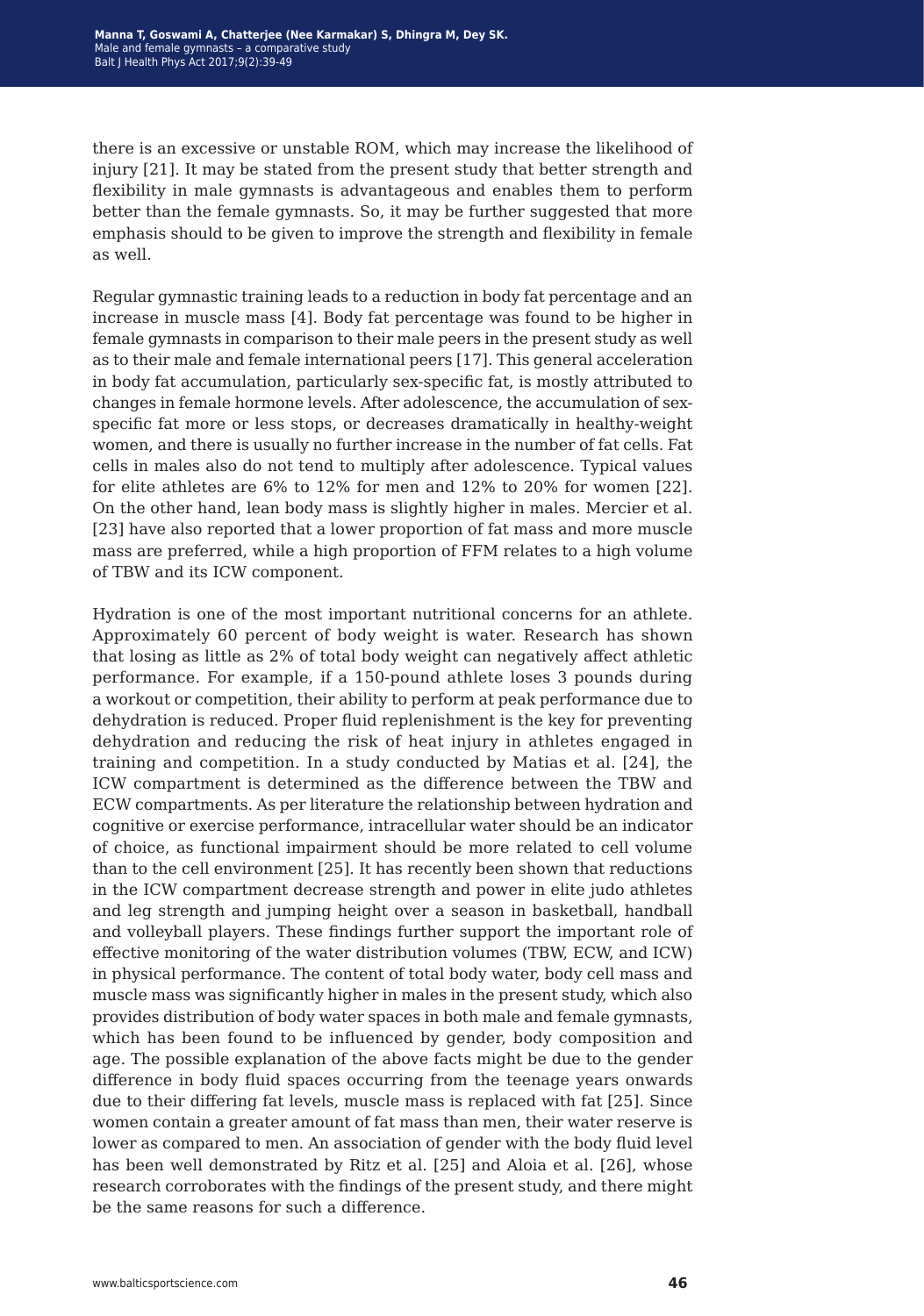The relative proportion of ICW and ECW fraction appears to be an important marker of gender difference. Slightly greater volumes of ECW in female athletes were observed, whereas ICW was found to be higher in men in the present study. The explanation might be due to the fact that women contain higher fat mass than men. The relationship between fatness and ECW is that little water is contained in fat mass (5–10%), as extra-cellular water. It is logical that the greater the fat mass, the greater the extra-cellular compartment. This fact has also been shown in obese persons in comparison to lean ones [27]. At a similar BMI, women have more fat than men; hence they should have a greater proportion of extra-cellular water. Associations of age & gender with both ECW & ICW have been demonstrated by Ellis [28] & Tuuri et al. [29] respectively in earlier studies which corroborate with the findings our study.

Body composition plays an important role in athletic performance, as exercise has an ability to alter body composition, where body cell mass (BCM) is an important factor. Gymnastics is a type of strength-power sport, demanding high levels of both flexibility and anaerobic capacities for successful performance. As female gymnasts develop into elite senior competitors, they may receive regular assessment of body weight and body fat levels in order to maintain a lean, muscled physique. BCM is the functional mass of the body, where work is done and all metabolic activity takes place within the body cell mass. It has been reported that for a normal individual the muscle tissue accounts for approximately 60% of the BCM, the organ tissue accounts for 20% of BCM, with the remaining 20% made up of red cells and tissue cells. The BCM also contains the vast majority (98–99%) of the body's potassium. The normal range of BCM is set at 40% of the ideal healthy body weight. BCM is a strong predictor of athletic performance as well as muscular efficiency. High levels of FFM and BCM are related to increases in muscular efficiency, and a lower BCM signifies a decrease in muscular efficiency [30]. In the present study, it has been found that male gymnasts have higher body cell mass and muscle mass than their female peers. Significant positive correlations were observed for body cell mass (BCM) and muscle mass (MM) with body calcium, potassium, glycogen and mineral content in both male and female gymnasts. A high level of BCM in male gymnastics, which is a non-endurance sport, signifies the type of strength-power sport demanding high levels of both anaerobic explosiveness and flexibility for successful performance, with which leanness is associated [12].

Proper hydration and electrolyte balance is important for cellular metabolism, blood flow and hence physical and athletic performance. The maintenance of precise osmotic gradients of electrolytes is important. Such gradients affect and regulate the hydration of the body as well as blood pH, and are critical for nerve and muscle function. Electrolytes are molecules capable of conducting electrical impulses and include sodium (Na+), potassium (K+), calcium (Ca $_2^{\text{+}}$ ), magnesium (Mg), and chloride (Cl). Without sufficient levels of these key electrolytes, muscle weakness or severe muscle contractions may occur. The male gymnasts in the present study had a higher significantly amount of potassium, calcium, glycogen and mineral content compared to the females. Apart from genetic factors, the proper increase in bone mass in the period of intense development is affected by environmental factors linked with lifestyle, the most significant of which include physical activity [31] and eating habits, appropriate intakes of calcium and phosphorus with diet in particular. Physical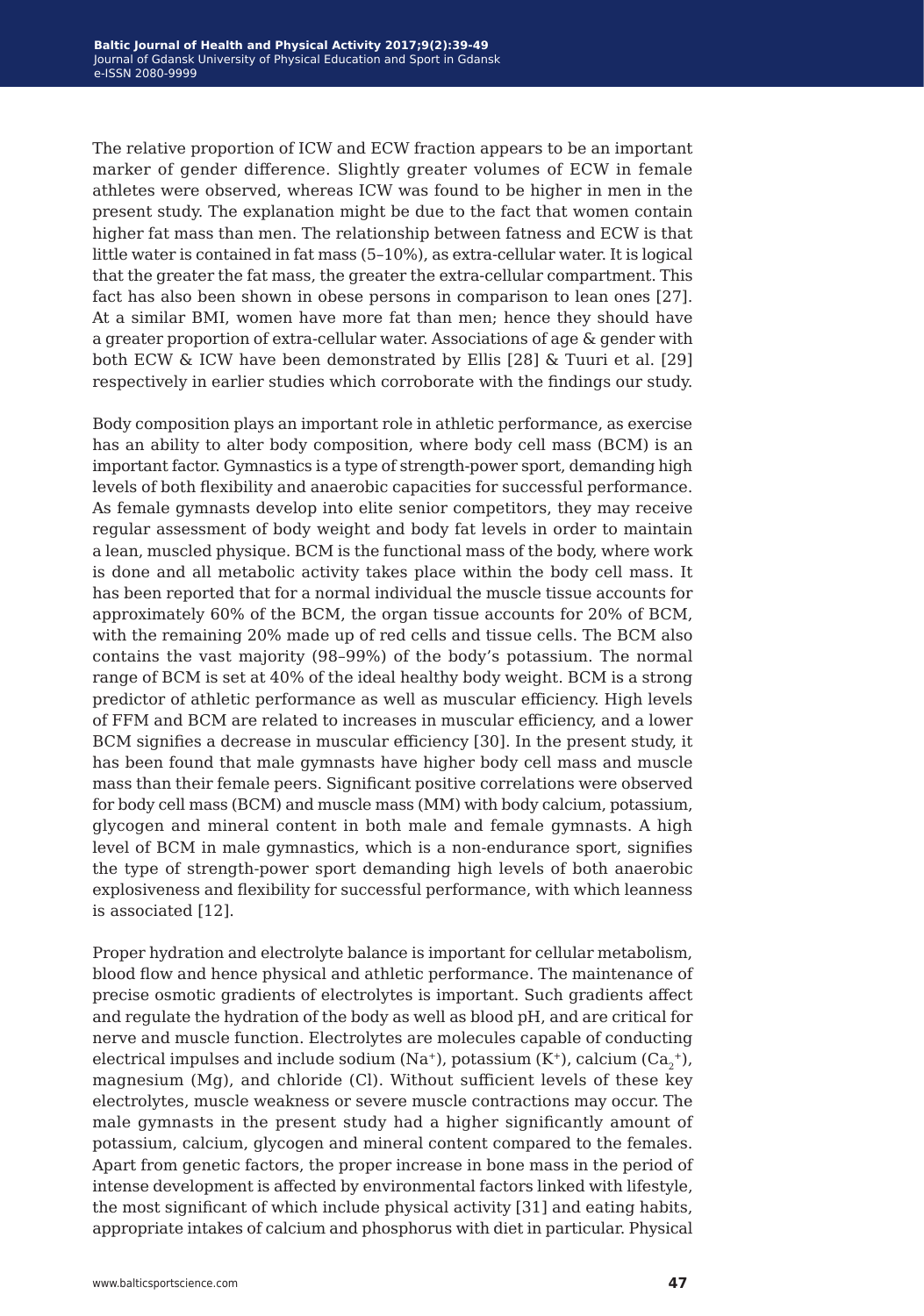activity has been shown to have a positive effect on bone metabolism among adolescents. A comparison with international peers, as cited in Table 4, reveals that the gymnasts in the present study possess more fat mass (FM) but lower hand grip strength. However, the measures of all the remaining parameters are more or less consistent with the peers. Despite training indoors, gymnasts need to keep their fluids up during training to prevent dehydration that can lead to poor performances. During training sessions water should be the main fluid but sports drinks may be helpful during long or very intense training sessions and competition, as they also provides carbohydrates for active muscles.

## **conclusion**

In the present study, some novel physical and body composition data about the leading Indian male and female gymnasts were presented. The anthropometric and physical profiles are phenotypic and are, therefore, susceptible to change with growth, training, nutrition and ageing. The current study provides various baseline anthropometric and body composition data that could be used in the prescription of individual training programs for gymnastics athletes of both the genders. The result of the present study may become a guideline for future assessment and comparison. In addition, the evaluation and assessment of the present status reveals strengths and relative weaknesses and can become the basis for coaches/trainers to formulate a systematic training programme for improvement in gymnasts' performance.

## **acknowledements**

The authors express their sincere gratitude to the SAI Eastern Centre, Kolkata for providing facilities and expertise.

## **references**

- [1] Kirchner EM, Lewis RD, O'Connor PJ. Bone mineral density and dietary intake of female college gymnasts. Med Sci Sport Exerc. 1995;27:543-549.
- [2] Robinson TL, Snow-Harter C, Taaffe DR, Gillis D, Shaw J, Marcus RR. Gymnasts exhibit higher bone mass than runners despite similar prevalence of amenorrhea and oligomenorrhea. J Bone Miner Res. 1995;10:26-35.
- [3] Taaffe DR, Robinson TL, Snow CM, Marcus R. High-impact exercise promotes bone gain in welltrained female athletes. J Bone Miner Res. 1997;12:255-260.
- [4] Arazi H, Faraji H, Mehrtashl M. Anthropometric and physiological profile of Iranian junior elite gymnasts. Phys Educ Sport. 2013;11(1):35-41.
- [5] Sports Dieticians Australia [Available at http://www.sportsdietitians.com.au] [Accessed on 6th September, 2016].
- [6] Marina M, Rodriguez FA. Physiological demands of young woman's competitive gymnastic routines. Biol Sport. 2014;31(3):217-222.
- [7] Sports Authority of India National Sports Talent Contest Scheme, Spotting and Nurturing of Sport Talent. SAI; 1992, Appendix D: 110-116.
- [8] Sodhi HS. Sports anthropometry (A kinanthropometric approach). Mohali: Anova Publications; 1991.
- [9] WHO. Physical status: the use and interpretation of anthropometry. Report of a WHO Expert Committee. World Health Organization Technical Report Series. 1995;854:1-452.
- [10] Johnson BL, Nelson JK. Practical measurements for evaluation in physical education. 3rd ed. Surjeet Publication; 1988, 245-246.
- [11] Heyward VH, Stolarczyk LM. Applied body composition assessment Champaign: Human Kinetics; 1996.
- [12] Dey S, Bandyopadhyay A, Jana S, Chatterjee S. Assessment of body cell mass in Indian junior elite players (male) of different sports using bioelectrical impedance analysis method. J Sport Sport Sci. 2015;11:2533-2540.
- [13] Dallas G, Zacharogiannis E, Paradisis G. Physiological profile of elite Greek gymnasts. J Phys Educ Sport. 2013(1);13:27+